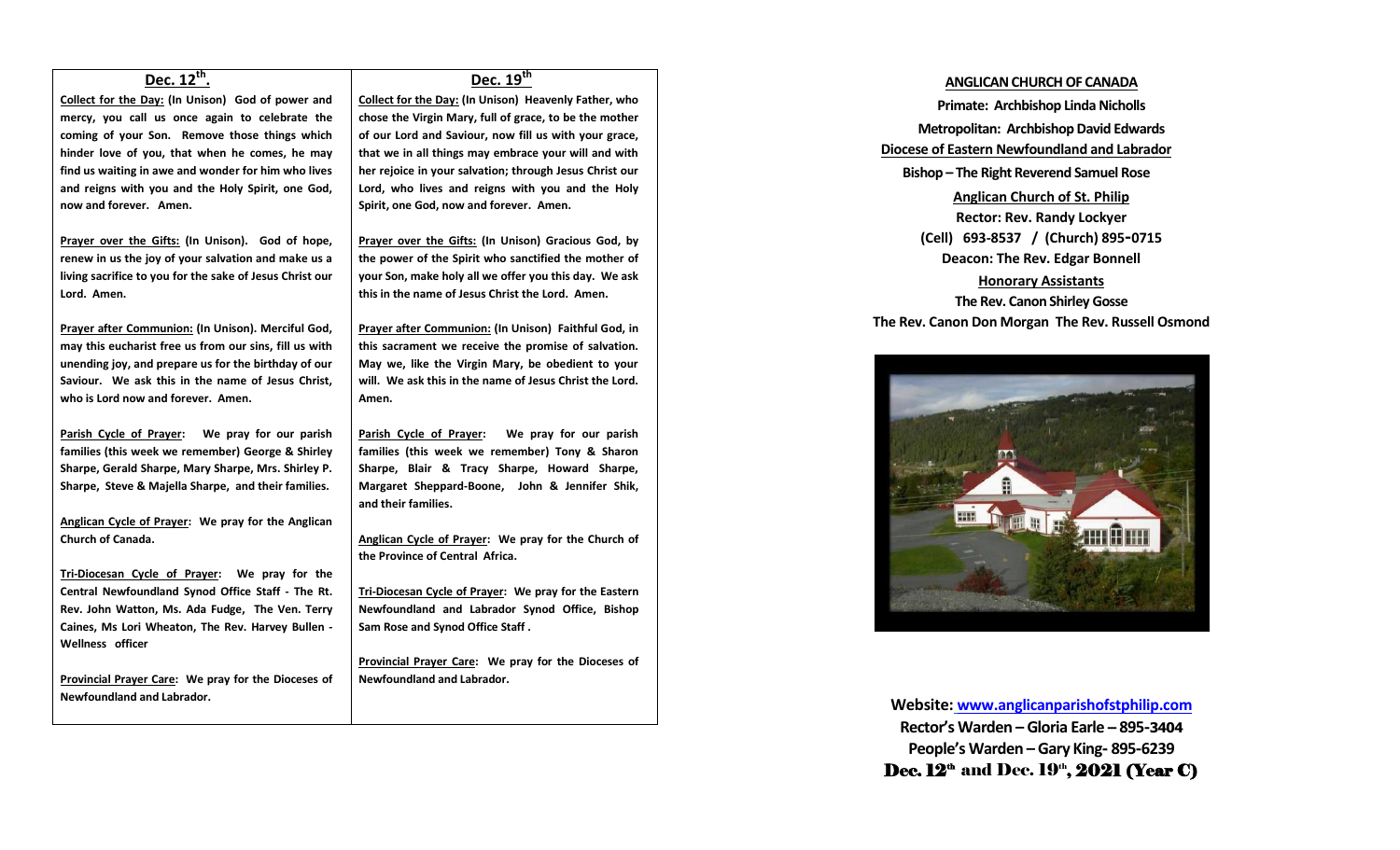*A WARM WELCOME IS EXTENDED TO ALL OUR PARISHIONERS AND VISITORS WHO ARE WITH US TODAY. WE HOPE THAT GOD WILL BLESS US AS WE WORSHIP HIM HERE TOGETHER AT ST. PHILIP'S CHURCH.*

#### **From the Rector's desk**:

At the time of this reflection (Dec.  $8<sup>th</sup>$ ), we are approaching the third Sunday of Advent, which means that Christmas is quickly approaching. During each week of Advent we focus on a theme that enables us to meditate and pray for whatever might be on our hearts and minds. The first two Sundays of the Advent season called us to reflect on HOPE and PEACE. As I have said before, without hope in our lives there can only be sadness and despair and a darkness around us that leads to spiritual death, and sadly, even physical death. For most of us there is now an excitement in the air as we approach the Christmas season; gifts are being purchased with ease, festive gatherings with family and friends are already taking place, lots of food is being prepared, cookies, cakes and all kinds of treats are being baked. The children are alive with eagerness and anticipation, and we can't wait to gather around the tree and tear open gift after gift. That's all so wonderful, and we thank God that we have so many blessings, and that we can share so much with those we love. On the flip side of that is the reality that Christmas is very often a difficult time of year for many. Not everyone has the fiscal ability to provide gifts and other things to those they love, many are unable to provide even a traditional Christmas dinner. We can only imagine how painful it must be to wake up on Christmas morning with little or nothing under the tree for the children, and little food to celebrate with. We thank God for food banks and other charitable groups that do their best to meet some of the needs around us. I am especially thankful for *Home Again Furniture Bank* this Christmas. This organization comes under the direction of our Anglican diocese, and we are very proud of the work they do to ensure families have beds to sleep in and tables to eat from and all kinds of furniture and other items necessary for daily living. Here at St. Philip's parish we are proud supporters of their work, and the families they help. In future if you have good used furniture, household appliances, etc. still in good working order, please call Home Again Furniture Bank, and for a small pickup fee they will gladly come and get it and repurpose it to others in need. In the past few weeks I have been working with them to furnish a full apartment for a single mom with two young children. The mom and children just returned home to St. John's last week after losing her oldest son (17) in October. She has a sister living in Portugal Cove – St. Philip's who approached me to see if I would do a referral for the family to receive a few items to help furnish

the apartment upon arrival. In response, Home Again Furniture Bank was able to totally furnish the apartment for the mom and her two sons. Upon arrival to the province last week they could move right into a fully furnished apartment. I think of Christmas for that family this year, for that mom hurting from the passing of her son two months ago, and the younger children missing their sibling. I hope that the gift of furniture and household items from Home Again Furniture Bank will provide them with a little bit of hope from knowing that others care. Hope is sure needed in a situation like this family is experiencing this year. This is but one example of what many people will be going through this Christmas. The first week of Advent is a call to us and to the Church to give hope to a hurting world. The second week of Advent was a call to pray for and work for peace. Ask people what they want for our world this Christmas you will get a variety of answers, such as, an end to the pandemic, an end to poverty, good health; but almost everyone will say world peace. It is something we desire so much because we see a world torn apart by war and violence and hatred for others. Peace is what we want, but so hard to achieve. It is because we are people of hope that we never stop praying for peace. Jesus so desired peace when he walked among us, his birth in a lowly stable was the greatest example of peace. So the Church must never cease praying for and working toward peace, and it starts in our homes, in our relationships, in our communities. The third Sunday of Advent we focus on JOY. We have so much to be joyful about where we are, but again, not everyone has joy in their lives this Christmas, what can you and I do to bring just a little more joy into the lives of others? The fourth and last Sunday of Advent we focus on LOVE. This is really the word that is the glue to all our relationships with others, and with God. Jesus reminded us over and over that without love we cannot honor him, and claim to be his follower. Jesus said our faith is really summed up in two commandments, to love one another and to love God. To be reminded of love on the last Sunday of Advent is to be reminded of God's greatest gift of love at Christmas. The love of God for all of us is really the Christmas story, and this love we have for our Lord is what compels us to reach out to others in love, compassion and generosity. May we use the next two weeks of Advent to watch out for those around us that might need our help this Christmas. Let's show them HOPE, PEACE, JOY and LOVE in action.

 *Rev. Randy*

# *THE BULLETIN FOR THE WEEKS OF*

# *Dec. 12th and Dec. 19th*

*IS GIVEN TO THE GLORY OF GOD IN LOVING MEMORY OF:*

# *Leslie McDonald*

## *Given By:*

*Cynthia Leroux and Mary-Lou Quilty*

## *Dismissal Song*

**Go now in peace; never be afraid. God will go with you each hour of every day.**

**Go now in faith,** 

**steadfast strong and true. Know he will guide you in all you do.**

**Go now in love** 

**and show you believe. Reach out to others so all the world can see.**

**God will be there watching from above. Go now in peace, in faith and in love.**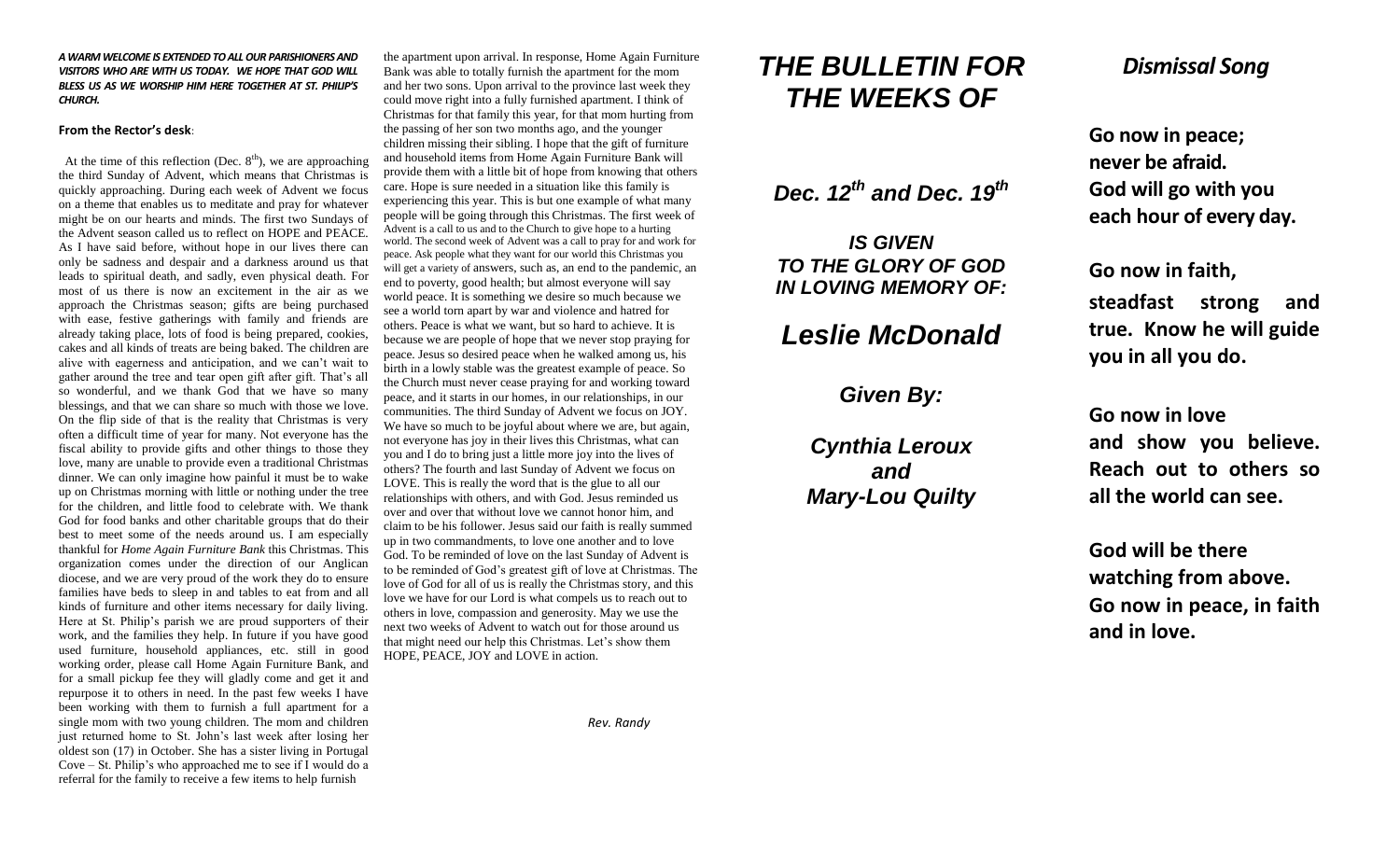**Happy 60th anniversary to Canon Don** as he celebrated 60 years as a priest in the Church on December 10<sup>th</sup>. We celebrate with him, are grateful for his ministry in our parish, and wish him many more years of good health and well being.

**There are just a very few church calendars left** if you haven't gotten yours yet. Cost is still \$5.00 and can be purchased from the parish office.

**The Ballicatter After-school program** still has openings for children that need this service. The pandemic has made it difficult for them to keep their numbers up, especially when so many parents were working from home. This program has been a tremendous benefit to our parish budget bringing in \$20,000 annually in rent. Please, if you know of any parents needing afterschool care for their children tell them about this great program we have right here in our parish centre.

**Fundraisers and parish hall rentals** continue to be down because of the pandemic. This has created a decline in our overall parish revenues to date. Our regular envelope offerings are up but what we budgeted from other sources are down. We want to stress the importance of all our parishioners helping us to meet our financial obligations as we near the end of 2021.

**2022 church envelopes** are now available in the foyer. It would be much appreciated if you could take others belonging to your family and/or neighbours and deliver them as well. If yours is not there please speak to Charlie Gosse (Envelope Secretary) or Rev. Randy and we will ensure you receive a pack. As well, if you are new to the parish and not yet on the envelope list let us know.

**Covid regulations have been eased,** however, we do ask everyone to be mindful that we are still in a global pandemic and that Covid and its variants are still moving around. We have opened up all the pews now for seating but still require the use of hand sanitizer and masks. If you are not on the list of those fully vaccinated please provide proof of your vaccination when attending worship. We only need to see it once, then your name is added to the list.

**The 98.5 FM frequency is always in use** whenever we are gathered for worship. If our numbers inside exceed the permitted numbers, there is still the ability to listen to the service through your car radio while in the parking lot of the church.

**Bulletins** will continue to be printed every second week for the foreseeable future. We do encourage parishioners to go online at: [stphilipsanglicanchurch@nf.aibn](mailto:stphilipsanglicanchurch@nf.aibn) to read the bulletins.

**Our Food Bank Box** is located in the foyer so that parishioners can drop non-perishable food items in there regularly. Last year we encouraged people to do it even more so through the season of Advent, which we do again this year. **On each Sunday of Advent we ask everyone to be extra generous** with their food contributions to the box. Each time the box is full we take the items to St. Lawrence's Pop-Up Pantry (Food Bank).

**Rev. Randy will be collecting donations to help a family this Christmas.** If you would like to contribute to this please speak to Rev. Randy. The family recently moved to St. Philip's and consists of a single mom with a 13 year old son and 14 year old daughter. The cost of the move and mom being unable to work because of a recent illness means they have little money to celebrate Christmas this year. They have reached out to the church for help and, in the spirit of Christmas, we will do what we can to ensure they have food and gifts.

**Would you be interested in volunteering with Sunday School?** Our Sunday school ceased when we entered the pandemic two years ago, however, it is time for us to try to get reestablished again. At the present time we have two volunteers, Jayde Strickland and Luke Fowlow, a young couple who recently moved to the area. Jayde's grandfather (Gordon Jackman) is a member of St. Philip's parish and Luke is the grandson of Bishop Don Young. If we can get a few more to add to the list we can get going in the new year with restarting Sunday School.

**The next two Sundays will take us through Advent.** We have lit the candles of HOPE and PEACE and during the Sundays of Dec.  $12<sup>th</sup>$  and  $19<sup>th</sup>$  we will light the candles of JOY and LOVE. This reminds us that CHRISTMAS is almost upon us. Let us use these next two Sundays to really prepare our hearts and lives for the Christ-child.

### *NOTICES/MEMORABLE DATES*

**Christmas Tree of Remembrance official lighting** will take place this Wednesday, Dec.  $15<sup>th</sup>$  at 7:00 pm. Rev. Randy will say a prayer, read the names of loved ones and the tree will be officially lit in their memory. Following the tree lighting there will be hot chocolate and timbits served in the parish centre. All are welocome. Forms are available in the foyer or you may use the one that is included at the back of today's worship booklets. Names must be submitted today, Dec. 12<sup>th</sup>.

**Next Vestry Meeting, Tuesday, Dec. 14th . at 7 PM in the Board Room.**

**The ACW Christmas Stocking Draw (valued over \$500.00)** will take place following the 10:30 am service on Dec. 12th. Tickets are still available prior to the draw if anyone is interested. Tickets are 3 for \$5.00.

**Do you know the old stories of your community**? How old is that house? Who used to have a wharf over there? That family has an old root cellar. We would love to hear from you! The PCSP Heritage Committee is an advisory group to Council. It comprises citizens who appreciate the history in our community and are striving to ensure its' preservation. If you have something to tell us, please contact:

- $\triangleright$  Rev. Bonnell 895-2111
- $\triangleright$  Julie Pomeroy (Town Rep.) 895-8000 x229
- $\triangleright$  Michael Pretty (Chair) 727-4674

Email any pictures and stories to mpretty2@nl.rogers.com

**The Canon E.B. Cheeseman Parish Centre** is now available for rental for birthday parties, showers, etc. We will still need to exercise care and caution when using the parish centre, and we are not yet at a point where we can rent it out for maximum occupancy, as we must sill observe the rule of physical distancing. If anyone is interested in renting the Centre please contact Donna or Janice Spurrell and they will be able to inform you of the current rules around its use. These rules can change at any time based on direction from our Chief Medical Officer and/or our Diocesan Covid team.

Our parish website can be accessed now through a **QR Code**  (Quick Response Code). By scanning the code with your cell phone, tablet or some other compatible device you will immediately be taken to the parish website. We are also in the process of updating our website so it can be current. Here is the QR Code: